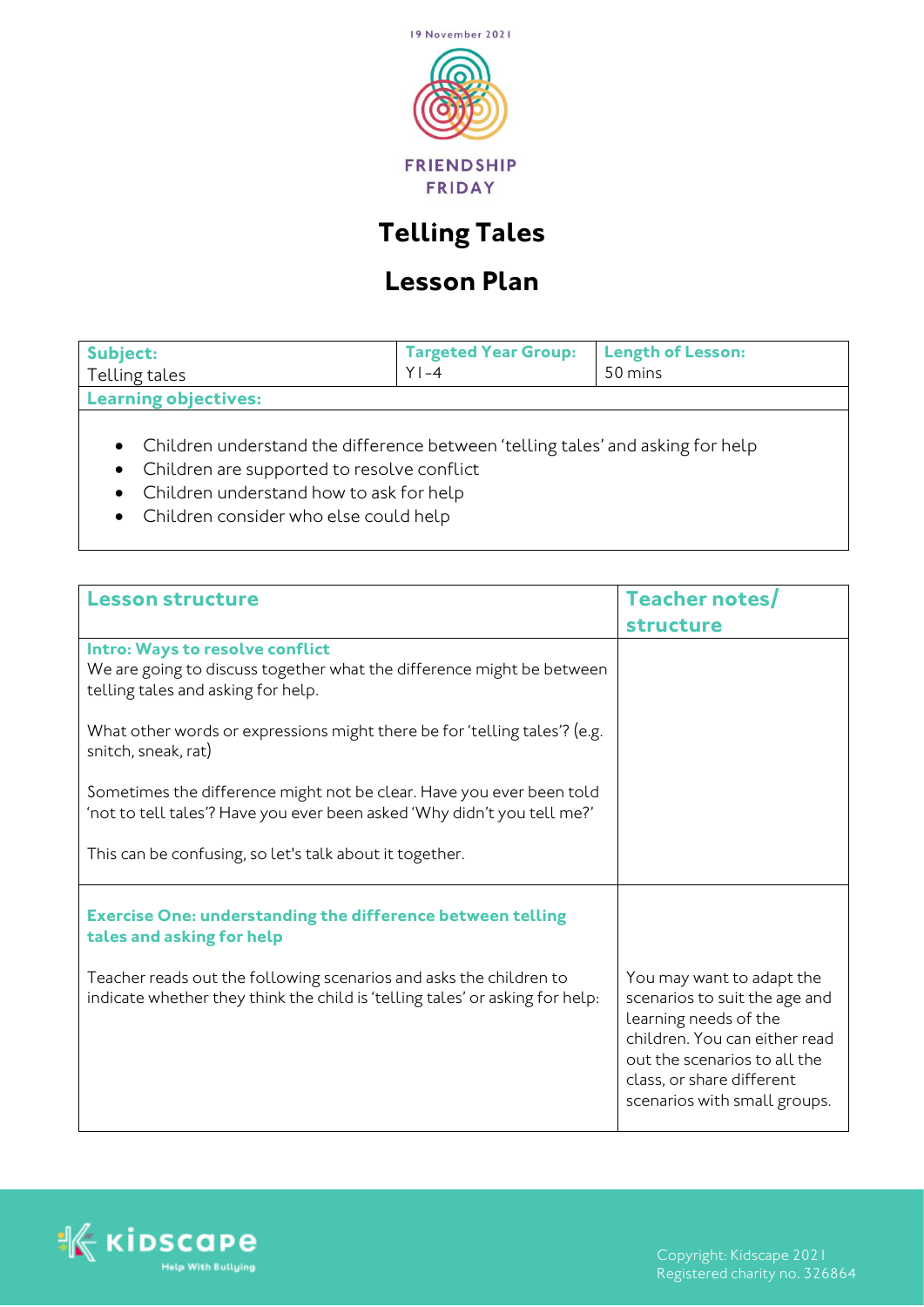

| <b>Scenario One:</b>                                                                            |  |
|-------------------------------------------------------------------------------------------------|--|
| Mo pushes Samuel off a bench. Samuel isn't hurt, but he is angry with                           |  |
| Mo. He goes to the teacher in the playground and tells him Mo pushed<br>him off the bench.      |  |
|                                                                                                 |  |
| Is this telling tales or asking for help?                                                       |  |
| Prompts                                                                                         |  |
| How does Samuel feel? What has been the impact of Mo<br>pushing him off the bench?              |  |
| Would it make a difference if Samuel had called Mo a name<br>٠                                  |  |
| first?                                                                                          |  |
| What might the teacher do?<br>٠                                                                 |  |
| What else could Samuel have done (e.g told Mo not to do it<br>$\bullet$<br>again)?              |  |
| What would you do?                                                                              |  |
|                                                                                                 |  |
| <b>Scenario Two:</b><br>Katie and Rebecca write an unkind note about Lola and pass it round the |  |
| class. Danni picks up the note and decides to share it with the teacher.                        |  |
|                                                                                                 |  |
| Is this telling tales or asking for help?                                                       |  |
| Prompts                                                                                         |  |
| How will the note make Lola feel?                                                               |  |
| What will happen if Danni doesn't tell the teacher about the<br>$\bullet$                       |  |
| note?<br>What else could Danni do?                                                              |  |
| What might be happening with Katie and Rebecca? Could they<br>٠                                 |  |
| be bullying Lola?                                                                               |  |
| What would you do?                                                                              |  |
| <b>Scenario Three:</b>                                                                          |  |
| Abdul tells Zain that he is scared to go home but asks him not to tell                          |  |
| anyone. Zain is worried about Abdul and decides to tell his teacher.                            |  |
| Is this telling tales or asking for help?                                                       |  |
| Prompts                                                                                         |  |
| • What might happen if Zain doesn't tell the teacher?                                           |  |
| • Is there anything else Zain could do?                                                         |  |
| • What would you do?                                                                            |  |

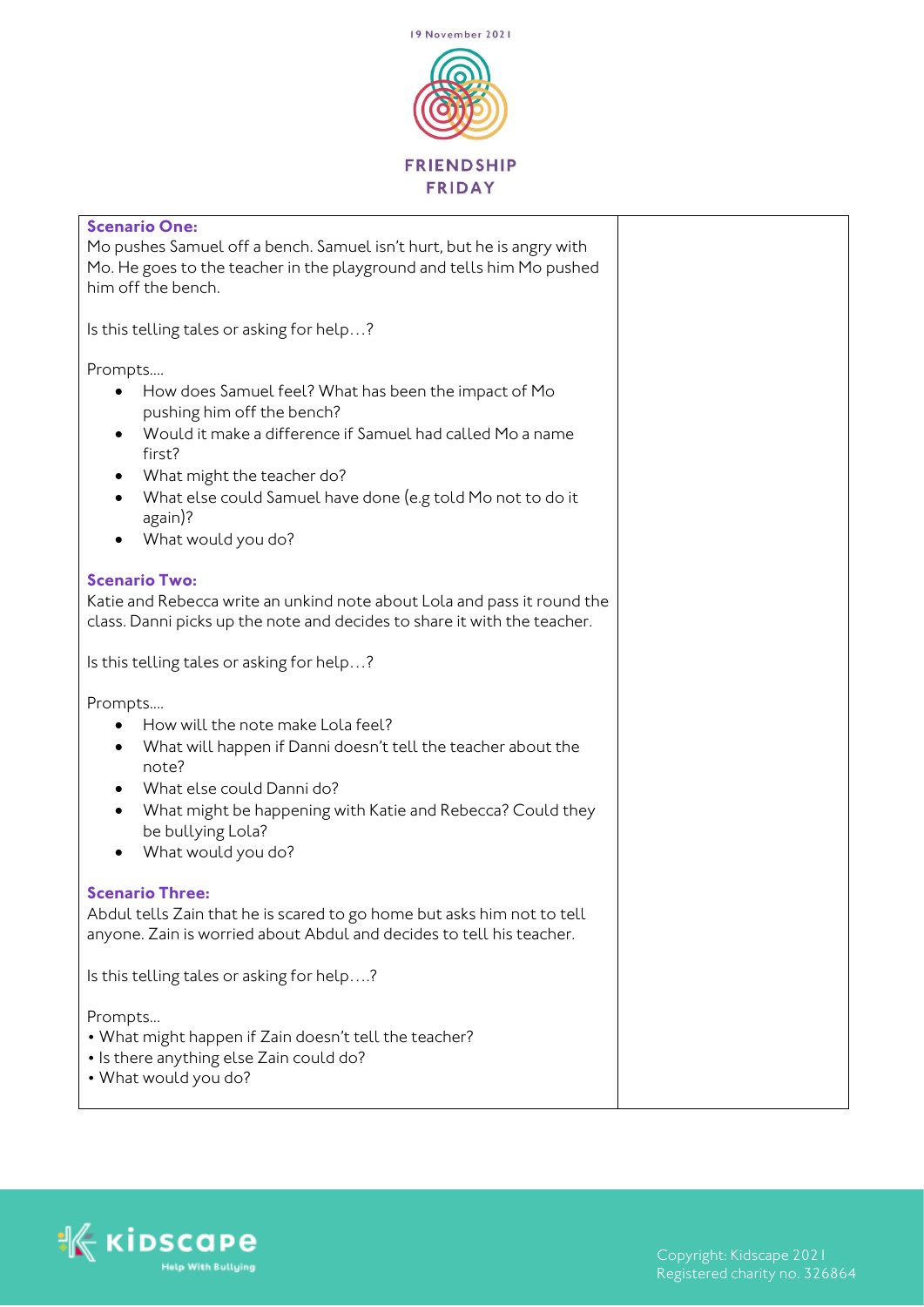

| <b>Scenario Four:</b><br>Daisy's friend Cara tells her she has met a boy online called Ben and<br>she really likes him. Ben has asked her to meet up with him after school.<br>Cara hasn't told her Mum because she knows she'd be angry and has<br>told Daisy not to tell anyone. Daisy tells Cara it might not be safe, but<br>she doesn't listen. Daisy decides to tell her Mum. |  |
|-------------------------------------------------------------------------------------------------------------------------------------------------------------------------------------------------------------------------------------------------------------------------------------------------------------------------------------------------------------------------------------|--|
| Is this telling tales or asking for help?                                                                                                                                                                                                                                                                                                                                           |  |
| Prompts<br>What might happen to Cara?<br>How might Cara feel when she finds out Daisy has told her<br>Mum?<br>What might Daisy's Mum do?<br>What would you do?                                                                                                                                                                                                                      |  |
| <b>What should I do?</b><br>It can be helpful to ask yourself the following three questions:                                                                                                                                                                                                                                                                                        |  |
| 1. Do I need help?<br>2. Does someone else need help?<br><b>OR</b><br>3. Do I just want to get someone in trouble?                                                                                                                                                                                                                                                                  |  |
| If the answer is yes to the first two questions - then it is important that<br>you ask for help. If it's no to the first two questions but yes to the third<br>- you may want to think about what other action you could take.                                                                                                                                                      |  |
| If someone has made the decision to get help for themselves or for<br>someone else, is it fair to call them a snitch or a sneak?                                                                                                                                                                                                                                                    |  |
| <b>Exercise Two: resolving conflict</b><br>There will be times when we have disagreements with other people. It's<br>an important life skill to learn how to resolve conflict.                                                                                                                                                                                                      |  |
| Teacher reads out the following scenarios and asks the children to think<br>about how they would respond.                                                                                                                                                                                                                                                                           |  |
| <b>Scenario One:</b><br>Georgia tells Maisie she has a big nose. Maisie and Georgia are usually<br>friends, but Maisie is upset by this. What could Maisie do?                                                                                                                                                                                                                      |  |
| Ask children to share their examples then include the following<br>options:                                                                                                                                                                                                                                                                                                         |  |

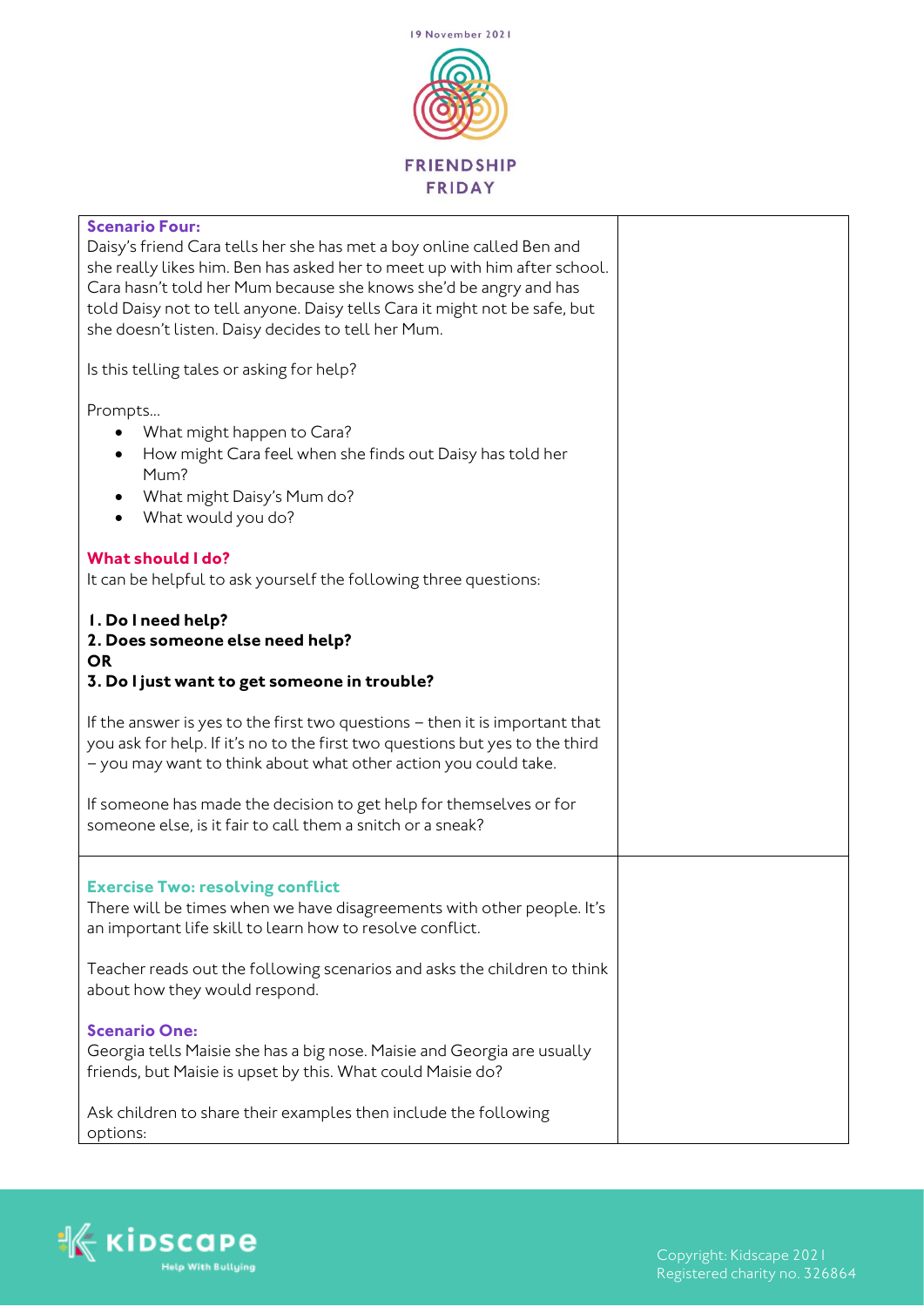

| I. Tell her not to say mean things<br>2. Ask her why she said that?<br>3. Tell her that makes her sad<br>4. Walk away or play with someone else<br>5. Say something mean back (What might happen if she does<br>that?)<br>6. Tell someone else what Georgia said<br>7. Put it down to Georgia having a bad day and change the subject                                                                                                                                                           |  |
|-------------------------------------------------------------------------------------------------------------------------------------------------------------------------------------------------------------------------------------------------------------------------------------------------------------------------------------------------------------------------------------------------------------------------------------------------------------------------------------------------|--|
| What would you do if you were Maisie?<br>What would you do if you heard Georgia say this to Maisie?                                                                                                                                                                                                                                                                                                                                                                                             |  |
| <b>Scenario Two:</b><br>Jack tells Mason he is rubbish at football and can't play. What could<br>Mason do?                                                                                                                                                                                                                                                                                                                                                                                      |  |
| I. Tell Jack 'that's your opinion'<br>2. Tell Jack he is still going to play<br>3. Ask other children to back him up and say he can play?                                                                                                                                                                                                                                                                                                                                                       |  |
| What would you do if you were Mason? What would you do if you<br>heard Jack say that to Mason?                                                                                                                                                                                                                                                                                                                                                                                                  |  |
| <b>What should I do?</b><br>How can we help if other people are having an argument or a<br>disagreement? Ask children to share their examples then include the<br>following options:<br>Suggest they calm down<br>Help stop the argument/ lead the other person away<br>$\bullet$<br>Remind them that we are all friends<br>$\bullet$<br>Change the subject<br>$\bullet$<br>What might make things worse?<br>Telling someone what someone else has said<br>Encouraging people to argue or fight |  |
| Laughing along<br>Taking sides                                                                                                                                                                                                                                                                                                                                                                                                                                                                  |  |
| <b>Exercise Three: Asking for help</b><br>If you can't resolve a situation and you or someone else need help, it<br>can help the person you are sharing the situation with if you:                                                                                                                                                                                                                                                                                                              |  |
| Explain what has happened/where/when/with who                                                                                                                                                                                                                                                                                                                                                                                                                                                   |  |